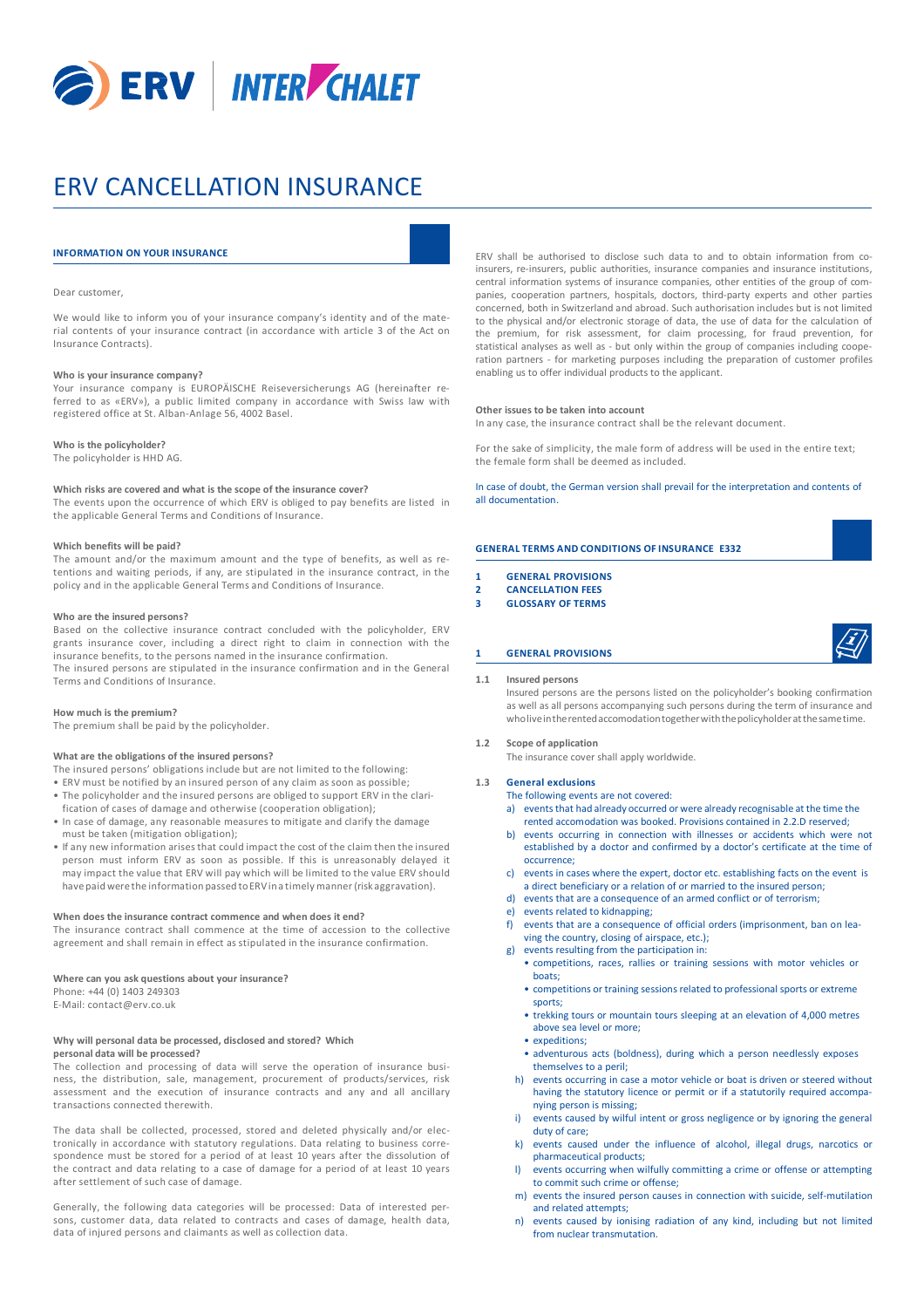#### **1.4 Claims to third parties**

- A If the insured person received compensation from a liable third party or from such third party's insurer, no compensation shall be paid by this contract. If a claim was asserted against ERV instead of the liable third party, the insured person shall be obliged to assign to ERV the insured person's liability claims up to the amount paid by ERV.
- B In case of multiple insurance (voluntary or obligatory insurance), ERV shall pay its benefits subsidiarily unless the other insurer's insurance conditions contain a subsidiarity clause, as well. In such case, the statutory regulations pertaining to double insurance shall apply.
- $\sqrt{2}$ In case of multiple insurance contracts for licenced companies, the total costs shall be compensated only once for all companies.

#### **1.5 Other provisions**

- A B The claims shall become statute-barred 2 years after the occurrence of the case of damage;
- $\sqrt{2}$ The exclusive place of jurisdiction for the person entitled to a claim shall be such person's place of residence or the registered office of ERV, Basel;
- $\overline{D}$ Any benefits unlawfully received from ERV must be repaid within 30 days plus any costs incurred;
- E The insurance contract shall be exclusively subject to Swiss law, in particular to the Federal Act on Insurance Contracts;
- Payments made by ERV are generally made in EUR. The conversion of foreign currency shall be subject to the rate applicable on the date on which such costs were paid by the insured person.

# **1.6 Obligations in case of damage 2.3 Insured claims, retention**

- - 7BL, Mansfield, Nottinghamshire, United Kingdon, +44 (0)1403 788 983,
	- in case of emergency contact the ALARM CENTER with 24-hour service
- incur additional costs as well as help to avoid or mitigate costs at every oppor- cease to exist.
- - must be immediately provided with all required information;
	- must be immediately provided with the required documents; and
	- must be provided with bank details (IBAN of the account with the bank or Postbank), otherwise, the insured person shall be charged with the fees for the money transfer.
- D In case of illness or accident, please see a doctor immediately; inform the doctor of you travel plans and follow such doctor's orders. The insured person / person entitled to a claim shall be obliged to release any doctor who treated the insured person / person entitled to a claim from his/her doctor-patient confidentiality to the insurance company.
- E In case of any culpable violation of the obligations in case of damage, the insurer shall be entitled to deduct an amount from the compensation to be paid that corresponds to the amount by which such compensation would have been lower had the insured person / person entitled to a claim not violated his/her obligations.
- F The insurer's obligation to pay shall cease to exist, if:
- untrue statements were made wilfully;
	- facts were concealed; or
	- the required obligations(e.g. police report, recording of facts, confirmation and receipts) were not fulfilled and this is detrimental to the insurer.

# **2 CANCELLATION FEES**

**2.1 Special provision, scope, period of validity**

Immediately before booking a travel service, a person with a chronic illness shall be obliged to have his/her ability to travel confirmed by a doctor's certificate, which is to be issued immediately before booking a travel service. Insurance cover shall be worldwide and shall commence upon the time the rented object is booked and shall end upon commencement of the insured travel service (check in, entering the booked means of transport, etc.).

# **2.2 Insured events**

- ERV grants insurance protection if the insured person is unable to commence his/ her booked travel service as a consequence of one of the events listed below, but only if such event occurred after the rented object was booked:
	- a) unforeseeable severe illness, severe injury, severe pregnancy complications or death
		- of an insured person;
		- of an accompanying person;
		- of a person that is not travelling but is a close relative to the insured person; • of the insured person's direct replacement at work so that the insured
		- person's presence at work is essential;
	- b) strike (subject to the proviso of active involvement) on the planned travel route abroad. Riots of all kinds, quarantine, epidemics or acts of god at the travel destination, if such events would pose an immediate danger to the insured person's life and property;
	- c) severe damage to the insured person's property at his/her place of residence as a consequence of fire, acts of god, theft or water damage, so that the insured person's presence at home is essential;
- d) the means of public transport to be used to travel to the official place of departure (airport, train station of departure, harbour or coach boarding place) in the country of residence is delayed or does not start at all;
- if, within the 30 days before departure:
- the insured person unforeseeably commences a new permanent employment as an employee with a new employer (promotion etc. excluded); or
- the insured person's employment contract is terminated by the employer without any fault attributable to the insured person.
- f) theft of tickets, passport or identity card;
- g) pregnancy of an insured person if the return date is after the 24th week of pregnancy or if a vaccination is required for the travel destination which would pose a risk for the unborn child or if there is an official warning for pregnant women for the travel destination;
- h) if the private car or taxi becomes non-operational during the direct trip to the rented object due to an accident or a breakdown. Fuel-related and key-related issues are not included in the insured events.
- C If the person that initiates the cancellation based on an insured event is not related to the insured person, neither by blood nor by marriage, there shall be no claim for benefits unless the insured person would have to travel alone.
- D If an insured person suffers from a chronic illnessthat does not endanger the use of the travel service at the time the insurance contract is concluded and/or at the time the travel service is booked, ERV shall pay the insured costs if the travel service has to be cancelled due to an unforeseeable severe acute aggravation of such illness or if the insured person dies as a consequence of such chronic illness (subject to the provisions contained in 2.1).

- A Please contact us as follows:<br>
 in the event of damage contact ERV Insurance Services, PO Box 9, NG19 that causes the cancellation of the travel service. Any prior or later events shall that causes the cancellation of the travel service. Any prior or later events shall not be taken into consideration
	- info@ervinssvs.co.uk<br>
	in case of emergency contact the ALARM CENTER with 24-hour service<br>
	ancellation fees for the rented accomodation.
- **+44 (0)1444 454 540.** It is available day and night (also on Sundays and C ERV shall pay extra costs for the delayed commencement of the travel service public holidays). EUROCENTER will advise on the further procedure and will if such travel service could not be commenced at the planned time due to the organise any help required.<br>The insured person should act as if uninsured at all times and not unnecessarily fithe insured person claims additional costs, the claim for cancella<br>If the insured person claims additional cost B The insured person should act as if uninsured at all times and not unnecessarily If the insured person claims additional costs, the claim for cancellation fees shall
- D For every event of damage for which a compensation is to be paid, a retention of C The insurer 20% shall apply to the insured person.

# **2.4 Exclusions**

- No benefits shall be paid in the following cases:
	- a) if the institution offering the service (travel agency, landlord, organiser, etc.) cancels the agreed service or would have been obliged to cancel it for objective reasons;
- b) if the condition due to which the service was cancelled is a complication or consequence of any medical treatment or surgery which was planned at the time the insurance contract commenced or the travel service was booked;
- c) if an illness or the consequences of an accident, of a surgery or of a medical treatment already existed at the time the travel services were booked and have not healed by the date of departure;
- d) in case of a cancellation as described in 2.2 A a) without medical indication or if the doctor's certificate has not been issued as of the time the incapacity for travelling could have been established for the first time or was initiated by a telephone consultation;
- e) if a cancellation due to a mental or psychiatric condition:
	- cannot be justified by the establishment thereof and by a doctor's certificate issued by a psychiatric medical specialist on the date of cancellation; and
	- in case of employees, cannot be justified by presenting an employer's confirmation of 100% absenteeism during the time of the incapacity for travelling as certified by the doctor's certificate.

# **2.5 Case of damage**

- A Please inform the place where you booked the travel service immediately upon occurrence of the event.
- B Please submit the following documents to ERV:
	- booking confirmation / invoice for the travel service as well as the invoices for the cancellation and subsequent travel costs in original form;
	- a detailed doctor's certificate and/or a certificate of death or another official certificate.

# **3 GLOSSARY OF TERMS**

# **A Accident**

An accident is a sudden, unintended detrimental effect of an unusual external factor on the human body, which results in an impairment of the physical, mental or psychiatric health or death.

**A–Z**

# **Act of god**

Sudden, unforeseeable natural event which has the quality of a catastrophe. The event causing the damage is caused by geological or meteorological processes.

# **E Epidemic**

An epidemic is an infectious disease occurring intensively and in a restricted manner regarding place and time (e.g. influenza).